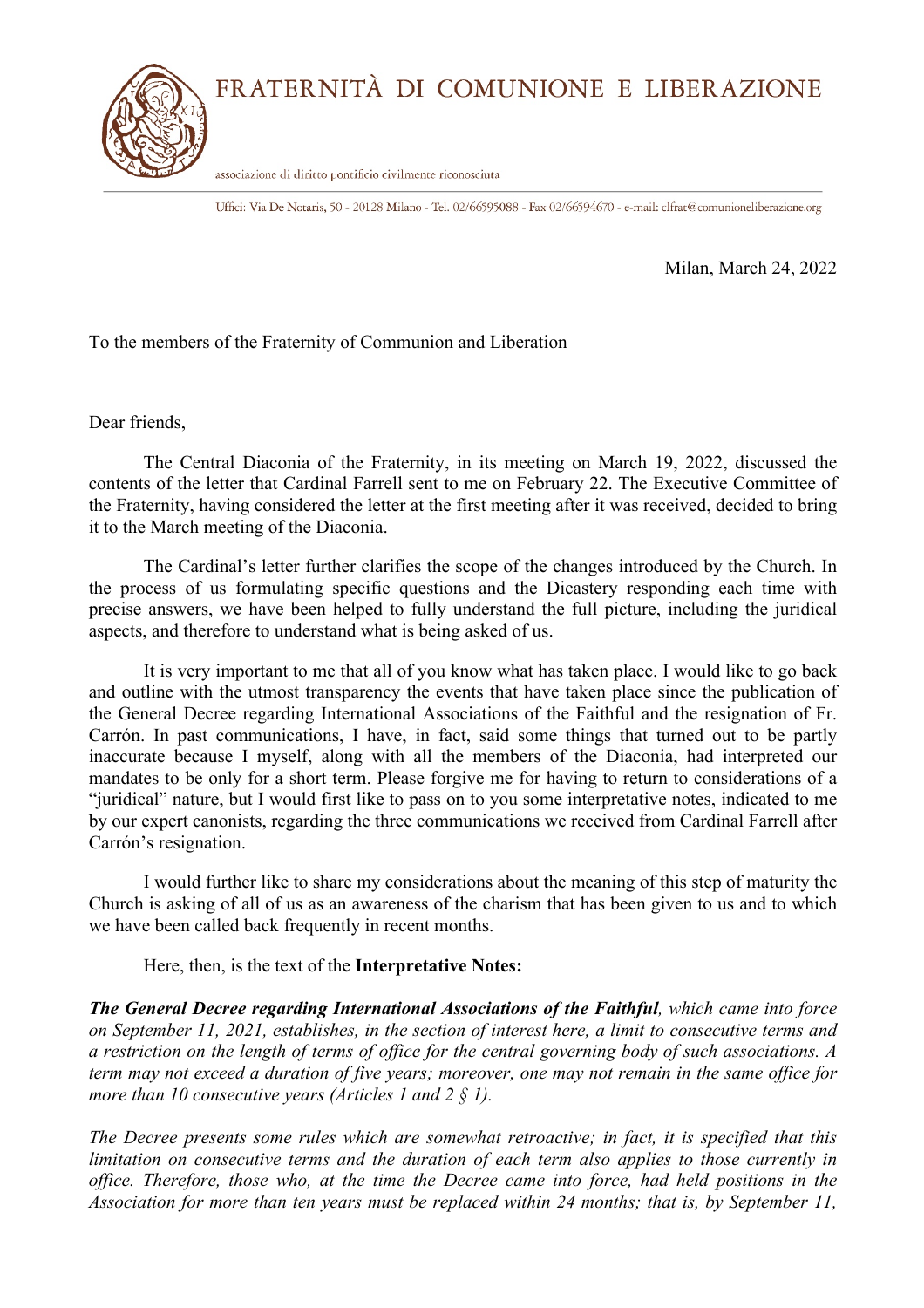**FRATERNITÀ DI COMUNIONE E LIBERAZIONE** 



*2023. This is why Carrón could not have continued his mandate beyond September 11, 2023, and new elections would have had to be held. The same applies to those who will complete 10 years in their offices after September 11, 2021, who will, instead, have to be replaced within 24 months of the natural end of their term.*

*On November 15, 2021, Fr Julian Carrón freely relinquished the office of President of the Fraternity. This resignation was accepted by Cardinal Farrell, as is clear from his letter to Davide Prosperi dated November 25, 2021. According to the interpretation that the Dicastery has given in applying Article 19 of our Statutes, Prosperi has been appointed President of the Fraternity of Communion and Liberation and has been granted the "full powers" associated with this office until new elections are held in accordance with the new statutes, revised according to the General Decree. This is the interpretation Cardinal Farrell gave of the expression "ad interim" used in the November 25th letter.*

*In that same letter of November 25, 2021, Cardinal Farrell affirms that the Central Diaconia of the Fraternity does not have, according to its current composition, the necessary representativeness to elect a new President and states that the new statutes, because they need to be rethought and reworked, could not be approved in less than 12 months; that is, before November 25, 2022. Again in this case, it does not say that the new President will only remain in office until the new statutes are approved.*

*In a second letter from Cardinal Farrell, addressed to Prosperi on December 21, 2021, three points are reiterated:*

*1) The current Statutes are fully in effect, with the exception of those provisions that collide with the content of the General Decree, namely, the limitation on consecutive terms and the reduction of the maximum term of office to five years. Until the approval of the new statutes, therefore, any offices for members of the Diaconia and for Regional Leaders will be conferred by co-optation or by election in accordance with the statutes currently in force.*

*2) No leadership position within the Fraternity of CL has been overturned as a result of Fr. Julián Carrón's resigning from office.*

*3) The members of the Diaconia who have been in office for more than 10 years, and who reach the end of their current term before the new statutes come into force must be replaced in accordance with the current statutes regarding co-opting or election. Their terms cannot be extended.*

*This was followed by a third letter from Cardinal Farrell dated February 22, 2022, in response to a request for clarification from the Diaconia on how the end of a term of office should be considered in the future. The Prefect articulates a principle that is in itself clear and consistent with the General Decree and previous letters addressed to Prosperi. Until the new statues are approved–not before November 25, 2022–the current ones are fully in effect, both with regard to the conferring of offices and to the duration of terms of office that do not exceed the limits imposed by the Decree. Therefore, for example, the members of the Diaconia who were elected or co-opted this year on January 15 and on March 19 have a three-year term of office, regardless of the approval of the new statutes–although it will likely be necessary to establish some transitional norms to regulate a few specific cases.*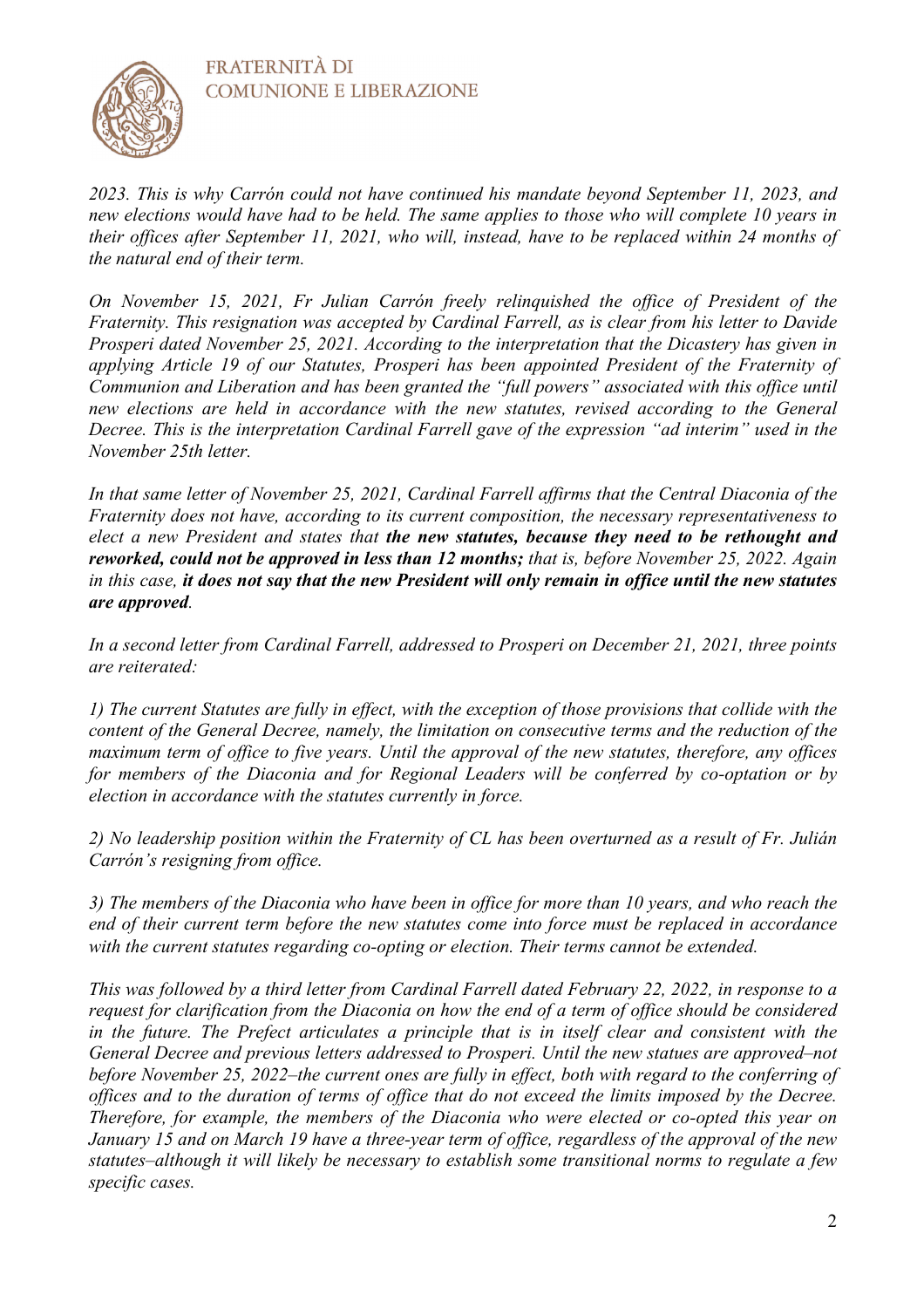



*Put simply: the approval of the new future Statutes of the Fraternity of CL does not result in the overturning of current offices, including that of the President.*

*The case of the current President of the Fraternity is expressly clarified: he remains in office until November 25, 2026, in application of the Decree which stipulated, with immediate effect, a reduction of the term of office, meaning it can last up to five years and not six, as previously stipulated in our current Statutes.*

The Interpretative Notes that I have copied for you above in italics add one last consideration:

*There is also an aspect that goes beyond the law itself and should be kept in mind. The Dicastery's determinations show its intent to give the governing body of the Association the stability necessary for CL to undertake and to complete the required rethinking of its juridical and participatory structure. Carrying through the application of the new statutes, once they come into force, will also, in fact, require a sufficient amount of time.*

This, then, was the text of the Interpretative Notes. Where did the initial misunderstanding regarding the expiration of the terms of those currently in office within the Diaconia originate? As becomes clear in reading the Notes, what jurists call "the combined provisions" of the General Decree and the implementing letters of the Dicastery offer a multifaceted interpretation and application. This complexity misled us. Initially, we did foresee the application of the Decree's restrictions to the specific case of Julián Carrón, who had been in office since 2005. As I have already said, if Fr. Julián had not resigned, he still would have had to leave office within 24 months of the Decree going into effect, and in this respect our interpretation was correct. With Carrón's resignation, the situation changed, and we now must follow the necessary consequences.

I feel compelled, at this point, to offer an important consideration concerning **the substance** and meaning of what is happening, which illuminates the interpretation of the law.

We cannot understand the circumstance that the Movement is going through if we do not look at it in the light of the intervention that Pope Francis wanted to make in order to address some issues related to the reality of ecclesial movements, therefore, including ours.

I would like for all of us to be aware of this fact: the change in the leadership of our movement was determined by the Pope's intervention, in the form of the General Decree that applies to all movements and International Associations of Pontifical Right. A change in the leadership of our movement had to occur in any case, because as we know Carrón had already exceeded the maximum duration of ten years. Carrón, then, decided to resign before the approval of the new Statutes. At that point, Cardinal Farrell confirmed that, according to Article 19 of the Fraternity's Statutes, in the event of the resignation of the President, the Vice-President takes his place. He then asked me to take on this responsibility, asking me if I would be willing to take a new step of ecclesial maturity, including in correcting some limitations and errors from which we are not exempt. Therefore, it is not only a matter of adapting our statutes to the new norms, but also of learning to look in a new way at ourselves and at how Fr. Giussani's charism can continue to bear fruit for us and for the Church. I was aware of this, I gave my availability, and I spoke to you of this from the beginning in my previous communications.